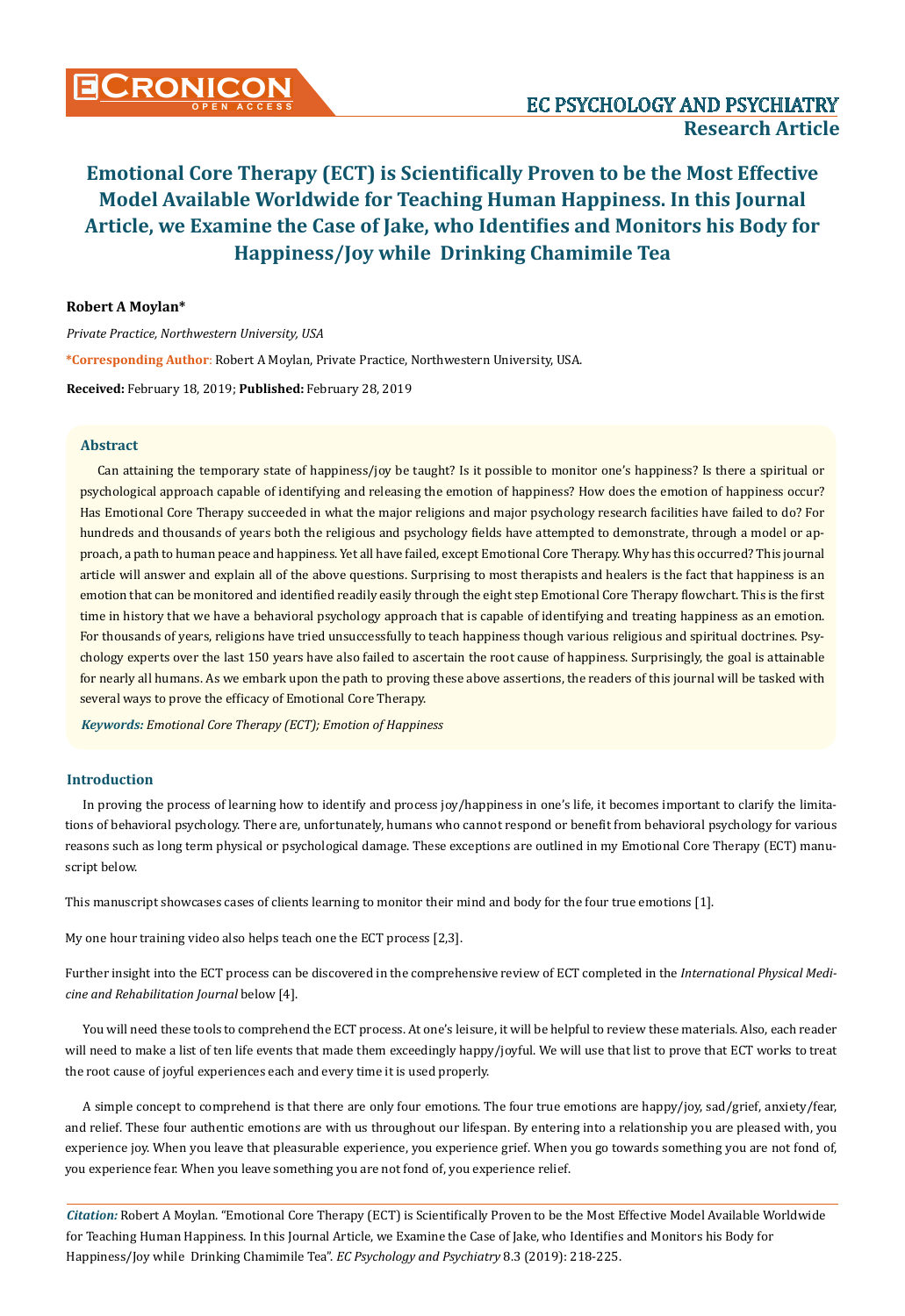219

Since each individual perceives stress differently, each person will have their own unique experience in attaining happiness/joy. A simple example would be having a teenager buy an ice cream cone. Some teens like vanilla, some like chocolate. Some may like a combination of both. Some may even prefer other flavors besides vanilla and chocolate. The ECT model teaches one how to respect and honor their four true emotions. By embracing and learning from one's emotions, one can gain the autonomy, will, and confidence to choose healthy relationships and leave unhealthy ones.

An easy way to examine some of the top ways to make oneself happy is to review the Holmes and Rahe Scale. The Holmes and Rahe Scale lists the top 43 stresses in one's life. As one can see from the chart below, losing a loved one from divorce or job loss can be painful. Losing money or property can also cause havoc to the central nervous system for a prolonged period of time. As the chart demonstrates, losing these relationships can cause one stress which takes the form of grief and fear. Hence, the opposite can occur when one gains pleasure from attaining these valued relationships. Some of the great joys in life are finding the love of your life. Real happiness can also occur in finding the house, career, and friends that you value the most. Although, it has never been done, one can guestimate that one can rate one's happiness in much the same way as one can rate one's unhappiness. Both rating systems would only give circumstantial evidence as it is quite obvious that one's unique perceptions are unmeasurable. See Holmes and Rahe Scale below [5].

The ECT model is the only behavioral psychology model currently in existence that accurately treats this stress when used properly.

| Life Event                                                                                                          | Mean Value |
|---------------------------------------------------------------------------------------------------------------------|------------|
| 1. Death of spouse                                                                                                  | 100        |
| 2. Divorce                                                                                                          | 73         |
| 3. Marital Separation from mate                                                                                     | 65         |
| 4. Detention in jail or other institution.                                                                          | 63         |
| 5. Death of a close family member                                                                                   | 63         |
| 6. Major personal injury or illness                                                                                 | 53         |
| 7. Marriage                                                                                                         | 50         |
| 8. Being fired at work                                                                                              | 47         |
| 9. Marital reconciliation with mate                                                                                 | 45         |
| 10. Retirement from work                                                                                            | 45         |
| 11. Major change in the health or behavior of a family member                                                       | 44         |
| 12. Pregnancy                                                                                                       | 40         |
| 13. Sexual Difficulties                                                                                             | 39         |
| 14. Gaining a new family member (i.e., birth, adoption, older adult moving in, etc).                                | 39         |
| 15. Major business readjustment                                                                                     | 39         |
| 16. Major change in financial state (i.e., a lot worse or better off than usual)                                    | 38         |
| 17. Death of a close friend                                                                                         | 37         |
| 18. Changing to a different line of work                                                                            | 36         |
| 19. Major change in the number of arguments w/spouse (i.e., either a lot more or a lot less than                    | 35         |
| usual regarding child rearing, personal habits, etc.)                                                               |            |
| 20. Taking on a mortgage (for home, business, etc)                                                                  | 31         |
| 21. Foreclosure on a mortgage or loan                                                                               | 30         |
| 22. Major change in responsibilities at work (i.e. promotion, demotion, etc.)                                       | 29         |
| 23. Son or daughter leaving home (marriage, attending college, joined mil.)                                         | 29         |
| 24. In-law troubles                                                                                                 | 29         |
| 25. Outstanding personal achievement                                                                                | 28         |
| 26. Spouse beainning or ceasing work outside the home                                                               | 26         |
| 27. Beginning or ceasing formal schooling                                                                           | 26         |
| 28. Major change in living condition (new home, remodeling, deterioration of neighborhood or<br>home etc.)          | 25         |
| 29. Revision of personal habits (dress manners, associations, quitting smoking)                                     | 24         |
| 30. Troubles with the boss                                                                                          | 23         |
| 31. Major changes in working hours or conditions                                                                    | 20         |
| 32. Changes in residence                                                                                            | 20         |
| 33. Changing to a new school                                                                                        | 20         |
| 34. Major change in usual type and/or amount of recreation                                                          | 19         |
| 35. Major change in church activity (i.e., a lot more or less than usual)                                           | 19         |
| 36. Major change in social activities (clubs, movies, visiting, etc.)                                               | 18         |
| 37. Taking on a loan (car, tv, freezer, etc)                                                                        | 17         |
| 38. Major change in sleeping habits (a lot more or a lot less than usual)                                           | 16         |
| 39. Major change in number of family get-togethers ("")                                                             | 15         |
| 40. Major change in eating habits (a lot more or less food intake, or very different meal hours or<br>surroundinos) | 15         |
| 41. Vacation                                                                                                        | 13         |
| 42. Major holidays                                                                                                  | 12         |
| 43. Minor violations of the law (traffic tickets, jaywalking, disturbing the peace, etc)                            | 11         |
| Now, add up all the points you have to find your score.                                                             |            |

#### The Holmes-Rahe Life Stress Inventory The Social Readjustment Rating Scale

INSTRUCTIONS: Mark down the point value of each of these life events that has happened to you during the

*Figure 1*

150 to 300 pts implies about a 50% chance of a major health breakdown in the next 2 years.

300pts or more raises the odds to about 80%, according to the Holmes-Rahe statistical prediction model.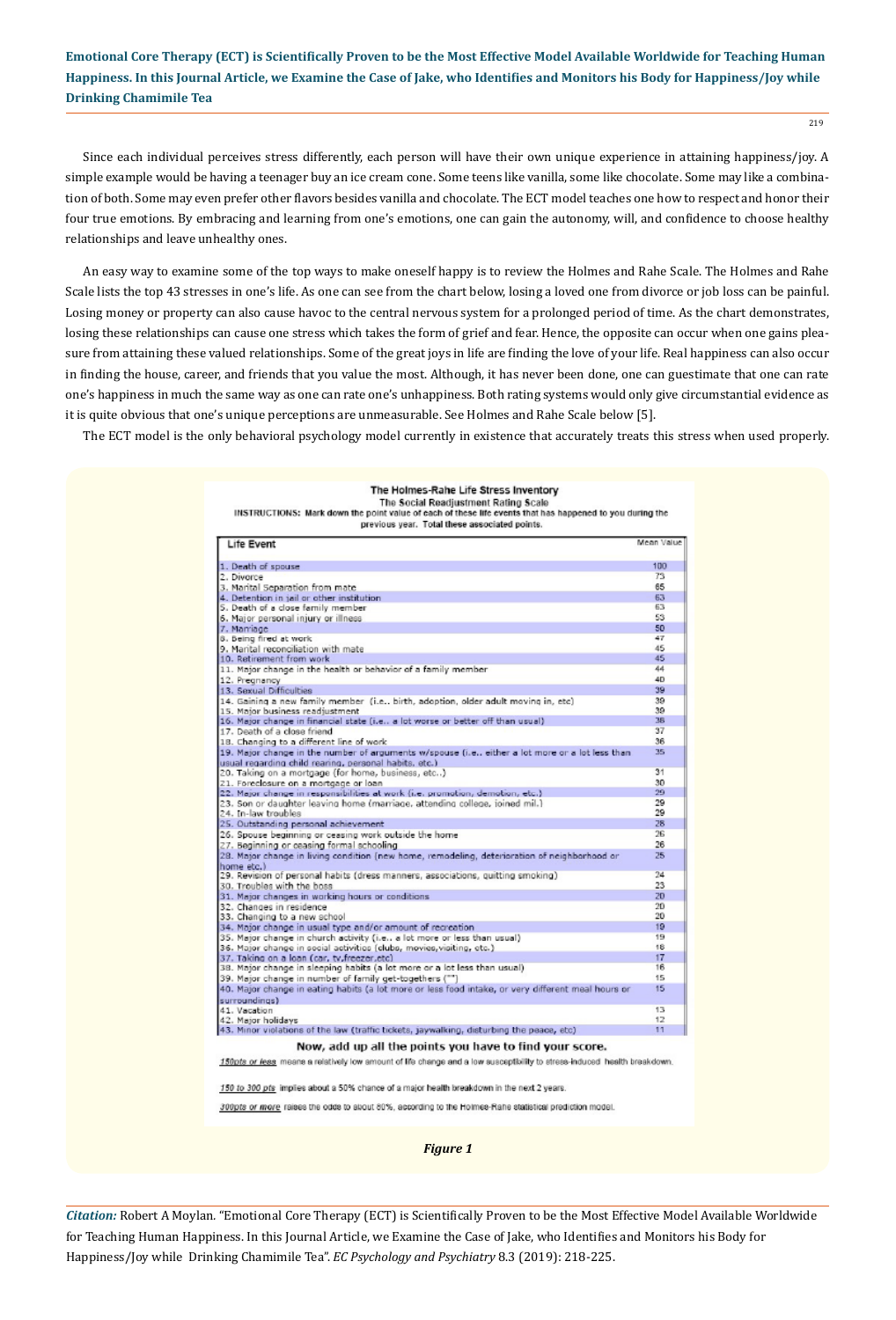ECT is a model that has direct scientific evidence of success in treating relationship stress such as one's happiness. Here is a list of a 100 ways to make oneself happy. Again, although, not perfect, a list like this, gets one thinking in the right direction regarding the topic of happiness [6].

This journal article will outline the process for learning to identify and process relationship joy using Emotional Core Therapy. Each individual identifies and processes relationship joy in a unique and individualistic manner. For this reason, replication, measurement and testing of any behavioral psychology approach is impossible. Each person can use their unique stress and joyous experiences to test the process using the rules of scientific evidence. Please review in the attached journal, the rules of scientific evidence. See *Journal of Medical Sciences and Clinical Intervention* below [7]. As any individual can attest to, each person responds to stress such as joy differently. Also, each person processes stress such as joy differently. For that reason, it is essential that each individual test the ECT process out themselves using the rules of scientific evidence.

Key to this process is the aspect of learned behavior and the capacity to unlearn negative behaviors. Emotional Core Therapy (ECT) works by being patient and kind to the client while the client learns to bring joy into his life. As mentioned, this often takes a great deal of time and often times regression and relapse occur as the ECT process often takes between 5 - 20 hours or more to learn and apply to a patient's life. Much of the psychiatric and psychological communities focus on treating the negative aspects of stress. Often overlooked are the positive responses to stress that happiness and relief can bring. Nearly all human beings have felt bloated from overeating from time to time. Once one releases that feeling of being bloated a sense of relief has occurred. So, as all of my journal articles attest, these bodily sensations of joy, grief, fear, and relief are with humans throughout their lifespan. When we examine the treatment options of nearly all therapists, we can see that the topics of joy and relief come up from time to time. Why not embrace them and learn from all four (emotions) symptoms of stress. For that reason, I have developed acronyms for each of the emotions and each of the eight steps. I have placed these acronyms near the bottom of this article.

Let us know review how a client named Jake processed his joy using the eight step ECT model. Jake is not his actual name as counseling sessions are privileged and confidential. Although Jake was seeing me for some addiction issues, the topic of his unhappiness in life came up in the intake and initial session. Jake was addicted to alcohol and cigarettes. One of the techniques we used in our sessions was to brainstorm ways that Jake can find happiness besides smoking cigarettes and drinking alcohol. The topic of making a list of 20 things that bring Jake joy had come up in therapy. Jake readily gave 20 examples of relationships that he would love to do that bring him joy. One of his reasons for drinking was to calm himself down. So, we looked at drinking Chamomile tea as a way to calm himself down. Attached are 13 ways that Chamomile tea can bring the body benefits (joy) [8].

Jake was able to start drinking his Chamomile tea over a period of several months and enjoyed the changes that drinking tea brought him. He was able to see his body become calmer and calmer each day. Although Jake still smoked cigarettes, he was able to cut this bad habit in half during our treatment. He also stopped drinking alcohol completely during our therapy sessions. So, let us know introduce the eight step Emotional Core Therapy flowchart below and show how Jake used each step in the flowchart to bring more joy in his life.

#### **Emotional core therapy flowchart**

Step one of the ECT flowchart is about examining each relationship choice one encounters. This includes relationships with people

The Eight Step ECT Flowchart 1) Relationships Self, Other People, Places, Things 2) **Needs** Emotional, Financial, Spiritual, Physical 3) **Five Senses** Seeing, Touching, Smelling, Tasting, Hearing 4) **Four Authentic Feelings** Joy, Grief, Fear, Relief **Effects** 5) Brain/Central Nervous System 6) **Uncomfortable Symptoms** Muscle Tightness, Fatigue, Etc. 7) **Releasing Process** Learn to Discharge Toxic Feelings **Balancing Your Equilibrium** 8) Practice Various Daily Meditative Techniques

*Figure 2: http://emotionalcoretherapy.com/2015/12/18634/8-step-flowchart/* 

*Citation:* Robert A Moylan*.* "Emotional Core Therapy (ECT) is Scientifically Proven to be the Most Effective Model Available Worldwide for Teaching Human Happiness. In this Journal Article, we Examine the Case of Jake, who Identifies and Monitors his Body for Happiness/Joy while Drinking Chamimile Tea". *EC Psychology and Psychiatry* 8.3 (2019): 218-225.

### 220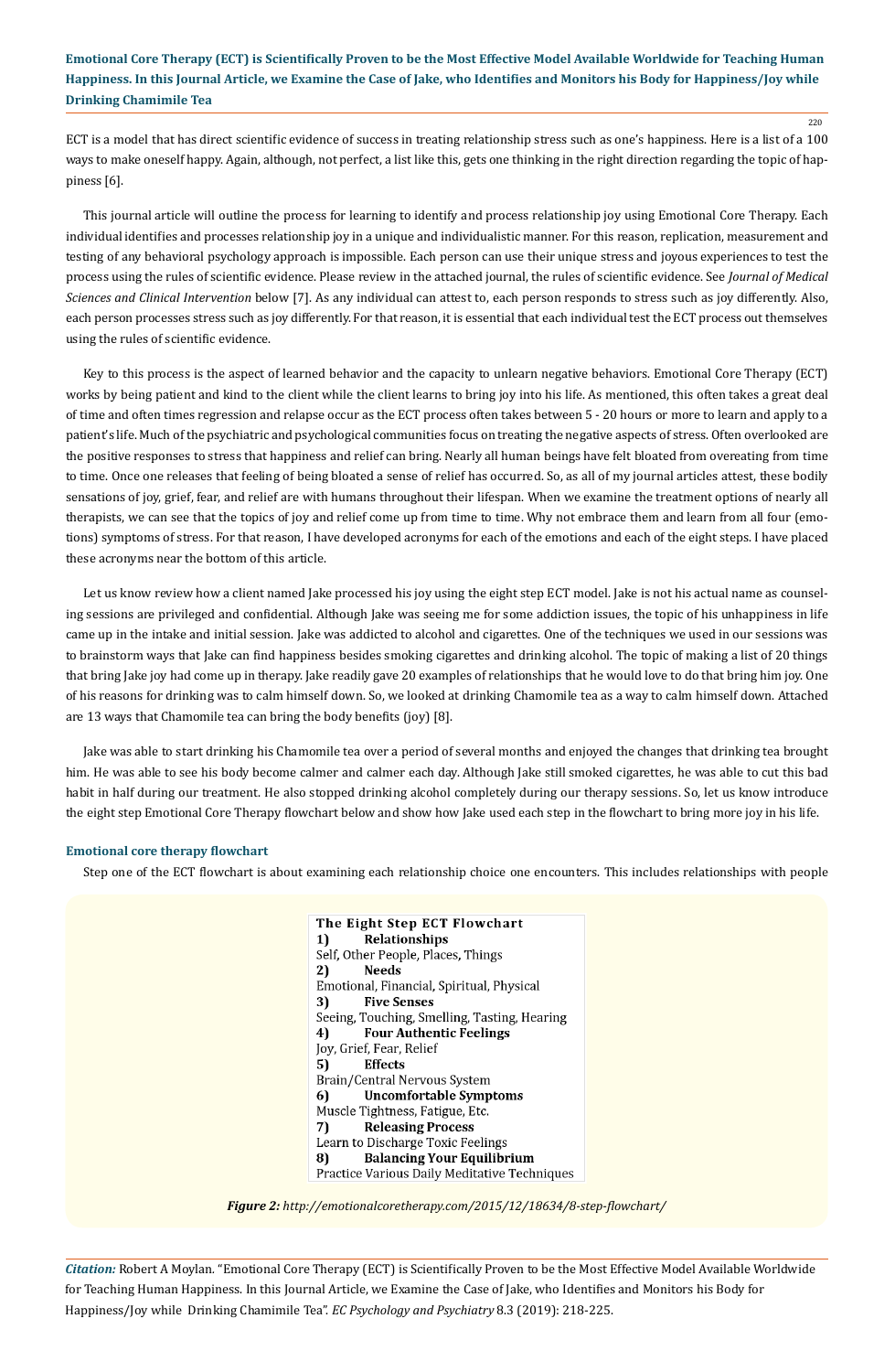or places or things. In this instance, Jake is engaging in a relationship with a "thing". In this instance the 'thing" is Chamolile tea. Jake was drinking between 4 - 5 cups of tea a day for several months. Each sip of tea, along with each cup of tea, can be viewed as a separate relationship. Step one will help Jake be more autonomous. When Jake empowers himself by taking over his relationship choices, he is becoming more independent. He is realizing that he has the power to enter and leave each relationship he encounters. Although sometimes patients like Jake seek out medical attention as an adjunct in treatment, this did not happen in Jake's case. The ECT model treats the medical model of treatment just as any other relationship choice. These are all decisions that often the patient has to make. The more information the client has regarding medical options, the better decision making will be done in his treatment. Jake was trying to make more wholistic and natural decisions regarding his treatment for addictions to cigarettes and alcohol. Again, it is important to respect the decision making process for each client as much as possible. Sometimes an extremely stressed out client is a danger to himself or others. In those extreme cases, often doctors need to make decisions for clients. An example, would be a suicidal client needing to be hospitalized without their consent or an eating disorder client needing a feeding tube.

The second step of the ECT process it to examine the needs that cause one stress. In this case, Jake has an addictive relationship with cigarettes and alcohol for much of his day. According to the ECT model, needs are broken down into four categories, physical, emotional, spiritual, and financial. Emotional, Financial, Spiritual, and Physical. In treating patients like Jake, we are literally using the ECT flowchart numerous times a day. In our example of the Chamimile tea that Jake is choosing to drink. We can focus on the physical needs that Chamimile tea brings to the table. As mentioned above, there exists numerous positive qualities of Chamimile Tea. Chamimile tea contains Apigenin that can help one calm down and relax. Sure, there are financial costs associated with drinking tea, but in this case, they caused Jake very minimal stress. The ECT model is well suited to deal with environmental stressors that can wreack havoc on the mind. The internet is one way to research how to deal with environmental stresses. One of the real benefits of the ECT model is its flexibility in dealing with external stressors that can impact a patient. Jake can use the very same model to examine the toxic nature of alcohol and cigarettes later on in therapy. For more complex health questions, my clients review wiki.com and askme.com for detailed information on the products they are using. This includes prescription medications and drugs such as heroin or cocaine.

The third step of the ECT process is to examine your five senses. The five senses are hearing, tasting, smelling, touching, and seeing. This third step happens doesn't require much thinking and happens rather quickly. For Jake, he was touching his Chamimile tea. So that sense of touch was occurring. He was also looking at his Chamimile tea, so his sense of sight was used also. Jake would drink his Chamimile tea so his sense of taste and smell was used also. Generally speaking, our five senses happen quite automatically. So as therapists, we don't have to spend a great deal of time teaching much more about this step than the basic facts that this step happens quickly while we are dealing with stress.

The fourth step of Emotional Core Therapy deals with how our relationship choices trigger our emotional state. This step is important to fully comprehend. Why? Emotions serve as an alarm to the central nervous system by saying our body is being awakened. Fortunately, we only need to understand how four emotions work. These emotions are happiness/joy, sadness/grief, anxiety/fear and relief. These four emotions are triggered by entering and leaving relationships. When you go towards a relationship you like, you experience happiness/joy. When you leave that relationship, you experience sadness/grief. When you go towards a relationship you dislike, you experience anxiety/fear. When you leave that relationship, you experience relief. These four emotions are not permanent, unless one has experienced some sort of physical or psychological damage such as Alzheimer's condition. These four emotions can help direct us to live a healthy lifestyle if we learn and embrace them fully. We want clients to be fully informed about all their relationship choices. Hopefully, they pick relationships that give them joy and relief and leave those that bring them grief and fear. Anger is a reaction to grief. So, obviously, we want patients to remove themselves from situations that cause them anger, whenever possible. It is very critical for patients to understand that stress will dissipate over time if properly treated. Thus, clients will have renewed hope that their psychic stress will dissipate or disappear altogether.

Jake sought treatment as he was experiencing some minor physical and mental pain because of his cigarette and alcohol abuse. Some of

*Citation:* Robert A Moylan*.* "Emotional Core Therapy (ECT) is Scientifically Proven to be the Most Effective Model Available Worldwide for Teaching Human Happiness. In this Journal Article, we Examine the Case of Jake, who Identifies and Monitors his Body for Happiness/Joy while Drinking Chamimile Tea". *EC Psychology and Psychiatry* 8.3 (2019): 218-225.

221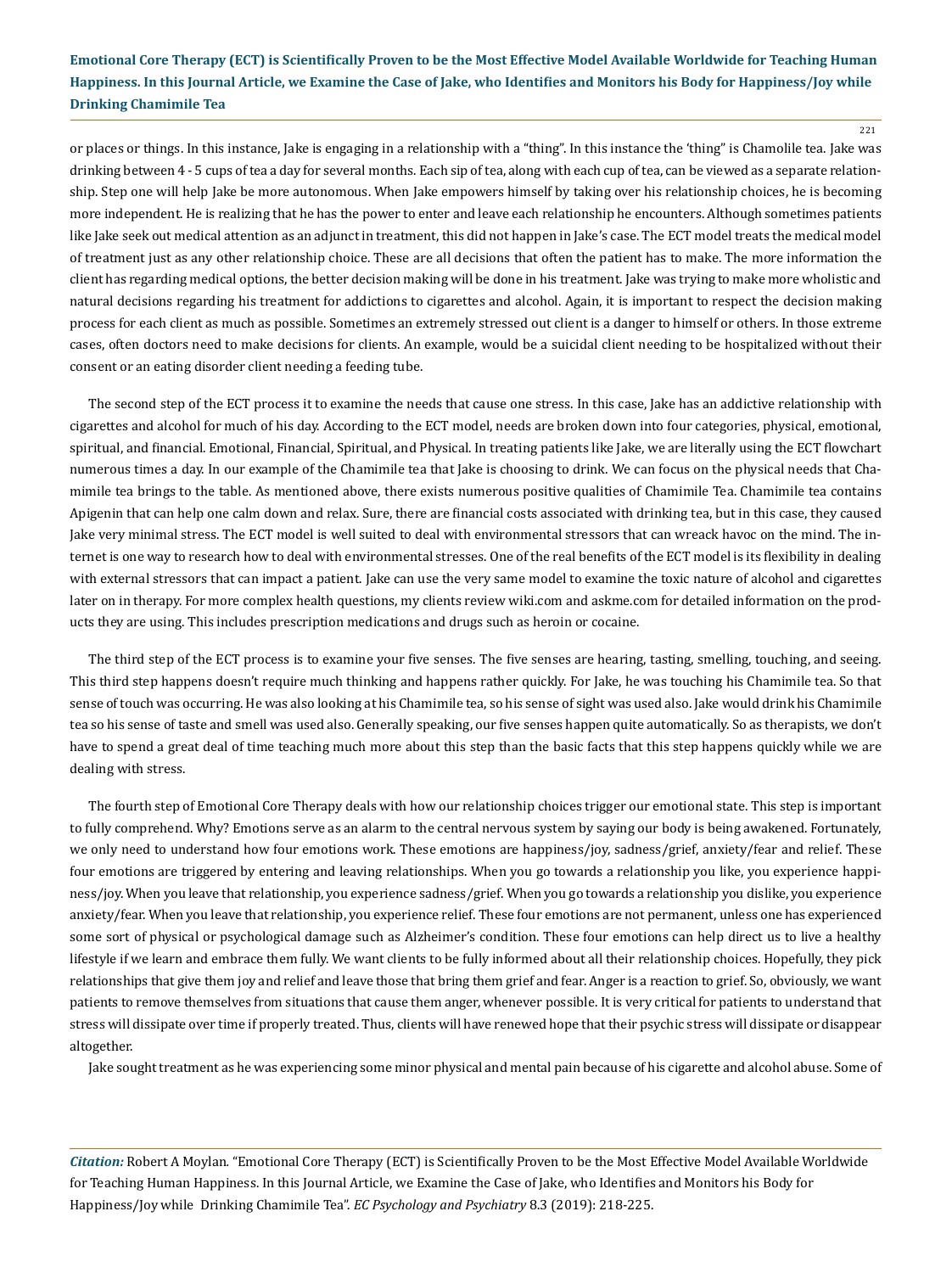222

his symptoms were coughing, headaches, and trouble sleeping. During this time in therapy, we sometimes focused on trying to make Jake make better decisions. This included drinking more Chamimile tea throughout the day. Jake would rate from 1 - 10 how he felt periodically, throughout the day. Oftentimes, he became a bit calmer and happier after drinking some tea. So his level of feeling joy was around a 3 or so. In many ways, this fourth step is critical for mastery. Why? All four authentic emotions (joy, grief, fear, and relief) vary in their intensity. Jake also is a musician. So if he can master some sounds on the piano keyboard, he may become a happier person. With emotions, it is always a trial and error process. Another patient may dislike drinking Chamimile tea. For years, patients have often times looked to the medical model and pharmacology for hopes of treating addictions like alcohol and cigarette. Some patients undoubtably have a positive response to medical aids such as "medications, patches, pills, etc. Again, for each relationship choice a client like Jake chooses for treatment, it is critically important to have him rate how he feels. Jake may decide in treatment he has another idea to make him happy. For example, listening to spa music throughout the day. Once again, having Jake rate how joyful he is after listening to spa music is key for feedback and autonomy for Jake.

These debilitating emotions serve as a navigation tool for Jake. Since he recognized he liked the emotion of Joy, he was more likely to change his behavior and seek other relationships that bring him more joy. Since these emotions are with Jake his entire life, he began to recognize that is was important to take charge of his decision making. It is important to remember that Jake is making hundreds of relationship choices each day such as drinking tea, inhaling a cigarette, drinking alcohol, etc. According to the ECT process, each relationship choice is deemed as a separate incident. Therein lies the true reason why ECT is more effective than any religious, spiritual, or psychological method at treating stress. Every other model in existence, trains the patient to look away from how they truly feel. Even the 12 steps has one examine a higher power, yet does little to deal with the emotional component. Why is that significant? It is the emotions that cause a body stress. Monitoring them will help one make better decisions. A simple way to examine this is a golfer on a golf course. A calm golfer will have his central nervous system aroused each and every time he hits a golf shot. Smart golfers learn from their mistakes as well as their pleasurable golf shots. Here is an interview I did on Golftalklive radio explaining how I help athletes like golfers have more fun with golf [9].

The fifth step of the ECT process is to have the emotions register with the brain and central nervous system. This step is nearly automatic for Jake and all humans. It is helpful for patients to know that two of the steps (3 and 5) of the ECT process are nearly automatic and don't require much in the way of thinking and learning. Hence, we are really learning to comprehend six steps that have key components to learn. It also helps people to understand the cause and effect relationship with stress. The brain sends signals to certain body parts of stress on the nervous system.

The sixth step of the ECT process is when clients experience the bodily stress. Each person likely experiences bodily stress differently. Some may have pain in their arms, while others suffer stomach pain. Joy is an emotion that causes the body stress also. Joy is a pleasurable feeling caused by the release of Dopamine and Serotonin which are two chemicals released in our brain. These physical pleasurable feelings serve as vital information that can ultimately be used to help Jake. With ECT, we do a complete history on Jake's relationship choices. In doing so, we try and find out what brings him happiness and relief, while minimizing relationships that ring him grief and fear. Sure, I would like all clients to quit "cold turkey" but that is not realistic. Toxic human behavior like alcohol and cigarette smoking is often learned over months and years. Therefore, short term, gimmick fixes usually will not work. Often times needed change can take months or longer to ameliorate one's behavior. A therapist needs to be patient with the process. The sooner in life one learns that having excess fear and grief in your body and mind is harmful, the better. The remarkable concept I have learned over time is that most patients have to experience a good deal of bodily discomfort before deciding to make changes in their life. I often have clients like Jake rate themselves from 1-10 with 10 being the most severe. Healthy people with normal eating habits likely have a 1 - 2 rating throughout the day. In the case of Jake, he had some short term, momentary relief while drinking Chamimile tea. Since, Jake was still making poor decisions regarding his smoking, he didn't feel his usual self. Jake would benefit from therapy lasting a year or longer as he had displayed some highly addictive qualities. Every patient varies in their recovery outcomes. That is why it is essential to treat therapy as a supportive process. Bodily stress for of joy can take many forms. It is important to take notice of the emotional component as that is where some of the most insightful learning can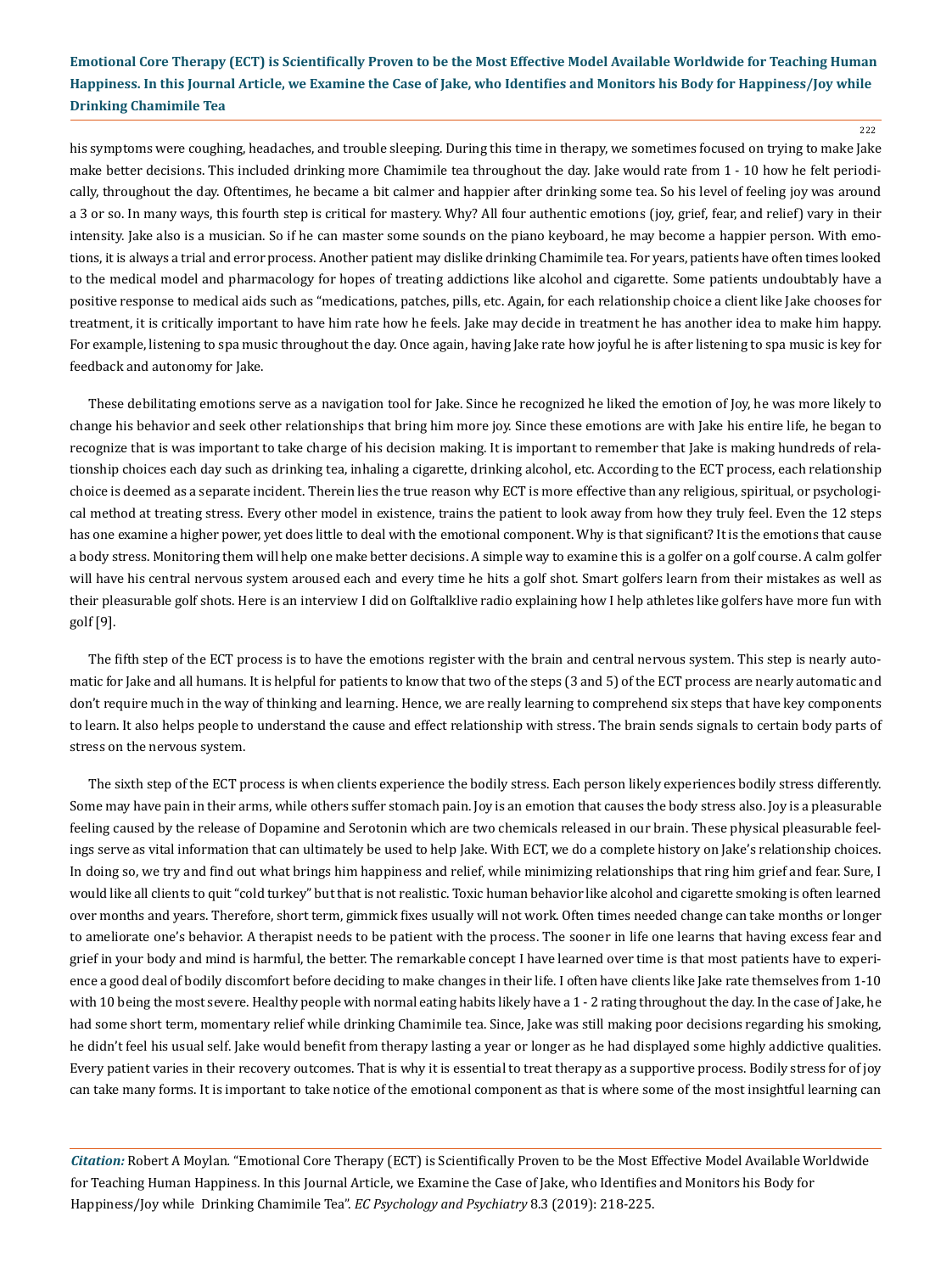223

#### take place.

Step seven helps the patient learn how to release his emotions. Cleansing of the self is key to a balanced mind. ECT can incorporate any proven psychological technique that works to release emotions. There exist literally hundreds of ways to release emotions. Expressing emotions verbally is the most common form of releasing stress. Otherwise known as talking therapy is the most common way to release emotions. My hope is to one day make an ECT app so people can monitor their body for daily stress. For simplicity sakes, I will likely only use talking and writing as ways to release emotions on the App. There exist many mental health Apps in the market today. Yet none treat the root cause of stress. An empathy based approach, like Emotional Core Therapy focuses on having a receptive milieu to cathartically release emotions like joy, grief, fear, and relief. Jake examined a list I have of ways to release emotions. My list contains some common ways to release emotions are Role Playing, Gestalt Therapy, Music Therapy, Art Therapy, Psychodrama, Prayer, etc. Jake and I used over a dozen therapy techniques to release his emotions while in therapy. Jake was very verbal, so we mainly talked out his feelings of joy regarding his usage of tea. The focus of ECT is to externalize stress. By giving a voice to his pleasurable response to Chamimile tea. Jake was taking ownership of his mind and body.

The last and final step of ECT is to regain one's equilibrium. Every stressful event in one's life can be viewed as a "cause and effect" situation. That means there exists a beginning and end. For all intensive purposes, there really only needs to be seven steps for the ECT process to be successful. Why? Once a patient releases stress, the activity is over and they begin to take on new stress. ECT builds off the published research of other successful psychology and religious approaches where a "reset button" occurs. The reset button is the state of returning to a balanced equilibrium. Since nearly all psychic pain dissipates over time, it becomes very helpful to learn how to reset one's emotions

In the case of Jake, he focused letting his mind wander, daydream, and free float. Much like the state of Mindfulness that is well researched to calm people down. During this state of being, we tried to limit all thoughts and cognition. In doing so, we focused on deep, calm breathing exercises. Soon enough, the joyful experience of drinking the tea dissipated. Religions such as Christianity, Islam, and Hinduism have used prayer and rituals to calm the body down from time to time. These are all positive tools and have been well researched. The missing piece, that religions and spiritual approaches have failed to incorporate is how emotions can adversely alter a peaceful state of being. The Chinese have thought for thousands of years that there existed seven emotions. So the effort has been around for hundreds and thousands of years how to bring peace and joy in one's life. Fortunately, this goal is now attainable for nearly all humans with ECT. To see how easily ECT can be incorporated into the religious and spiritual realms, please review my published article on spirituality and mindfulness using ECT below. This article was published in the *Journal of Current Medical Research and Opinion* [10].

Nearly all situational stress human beings like Jake encounter can be identified and processed effectively through the ECT flowchart. Why can no other behavioral psychology or religious approach boast this claim? Aspect of the eight steps happen in any stressful event one encounters. This occurrence happens whether you like it or not. Therefore, a full understanding of ECT allows one exceptional confidence that they can overcome some of the traumatic and debilitating events in one's life. A great deal of my work has to do with helping people like Jake trust the ECT process. ECT works like entering data in a computer. Just input your stress and get back to a peaceful state.

Now that each reader has had a chance to review and learn the tools for learning the ECT process, the next step is to apply the ECT process to one's own lives. So, take out the list you have made of the ten most pleasurable experiences you have encountered in your life. Next, go step by step with the above ECT flowchart. As one can readily see, all stress is identified through the eight step process whereby one can return to a peaceful state of being. Win the lottery? Get Married? Have children? Find your dream house or job? All these joyous experiences can be identified and processed through the eight steps. Since joy is a temporary emotion, one can thus return back to a balanced equilibrium. So after months and months of learning to monitor your body for joy, you can have an invaluable tool at your disposal to grow and prosper in the world as we know it.

#### **Materials and Methods**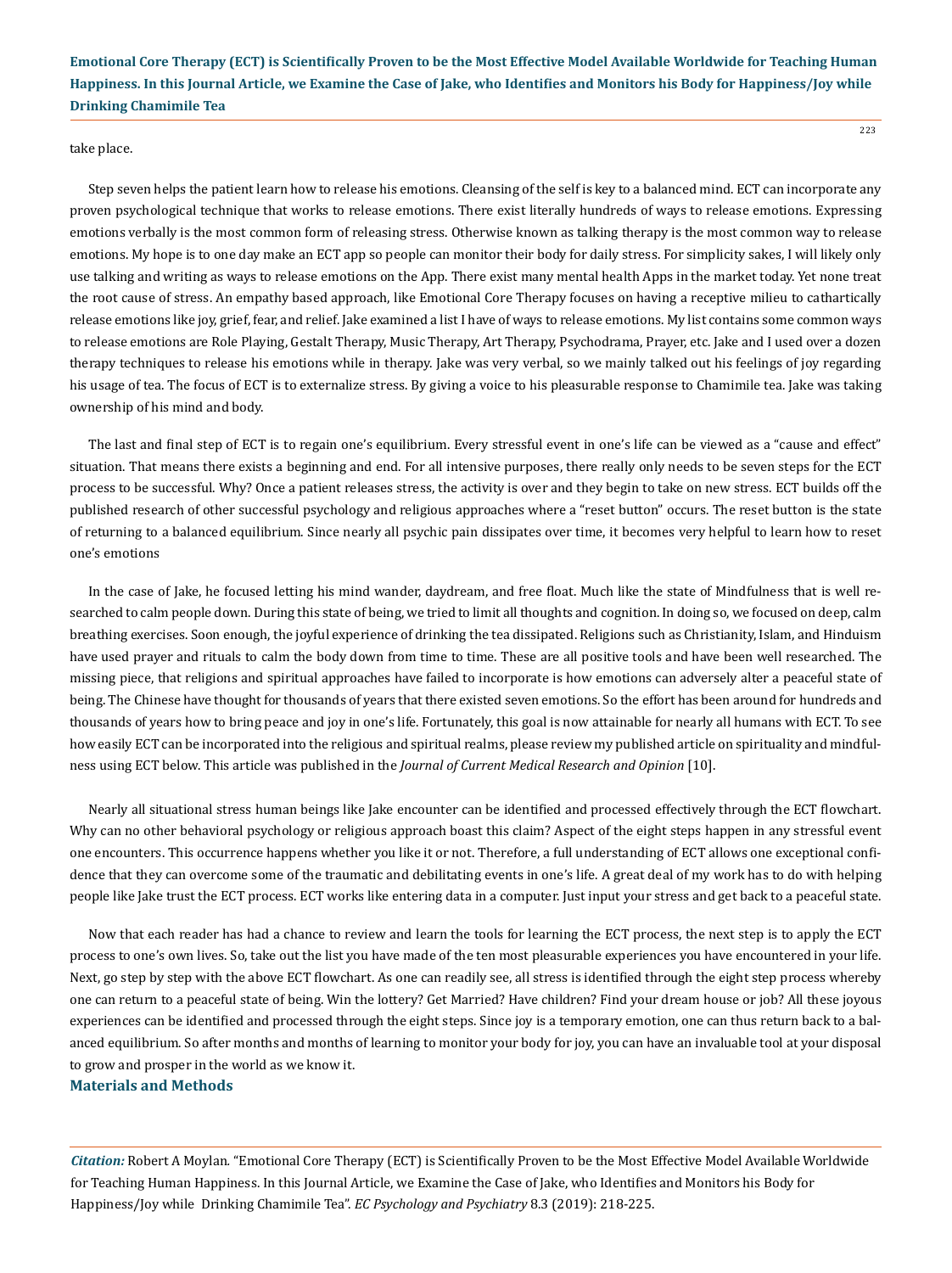224

Jake was a patent in my private practice who consented to the use of my psychotherapy methods out lined in my books and videos. Before utilizing my various psychotherapy techniques with Jake, I would fully inform him of the process that would be undertaken. This helped Jake have less anxiety related to his treatment. Since each person is unique in how they identify and treat relationship stress such as happiness/joy, the main tools you need to prove effectiveness are your own personal stressful events, my Emotional Core Therapy manuscript and training videos. You will also need the rules of scientific evidence and Emotional Core Therapy link attached in the Journal cited above. It may take several weeks or months to fully learn Emotional Core Therapy.

#### **Results**

Jake made some moderate gains and improvement in his emotional well-being while under my care. He reported that he had mild to moderate discomfort towards the end of our treatment. His self-reported scores were between 3 - 5 on a 1 - 10 scale with 10 being the worst possible. This was solid improvement from his scores of 7 - 8 when we began therapy. Our therapy lasted several months. Jake utilized many therapy techniques outlined in my books and videos while in treatment. Although many people have utilized parts or all of the ECT process successfully to identify and treat joy and stress, these results only provide circumstantial proof of effectiveness. For direct scientific proof, one needs to utilize the eight step process oneself. See guidelines on scientific evidence below along with the journal review on how to proceed. Scientific evidence can be done with the naked eye. In the case of psychology approaches, this is the most optimum way of demonstrating effectiveness. Since each individual perceives addiction stress differently, results will vary from person to person.

#### **Conclusions**

In conclusion, anyone at any time can review the eight step Emotional Core Therapy flowchart. All one needs for a conclusive understanding of how ECT works is to fully comprehend the model. You also need to learn the rules of scientific evidence which are attached below. A review of the scientific method (source scientific psychic.com) and how to test the scientific method and Emotional Core Therapy please review the Emotional Core Therapy model in the *Journal of International Medicine and Clinical Intervention* below [1]. This journal article featuring Emotional Core Therapy highlights case studies which allow one to test, learn and utilize the eight step ECT Flowchart. Also, please review the one hour training video at the bottom of this article for an explanation on how the Emotional Core Therapy model works and can be proven with direct evidence. Again, the reader of this journal can test, learn and utilize the eight step ECT flowchart which is necessary to prove the ECT process works every time it is used properly. Both the video and manuscript offer the reader of this journal article 20 - 30 examples of how the ECT behavioral psychology process works. Here is the conclusion.

**Emotional Core Therapy Acronyms:** My clients write down these acronyms in their book next to the flowchart at the end of each chapter. If you can remember these three acronyms, you are well on your way to identifying and processing the stress you encounter in life through Emotional Core Therapy.

Real Nervous Souls Experience Bodily Stress Racing Everywhere (Acronym for 8 steps): R-Relationships N- Needs S- Five Senses E-Emotions B- Bodily S- Symptoms R-Releasing process E- Equilibrium Balanced.

Every Feeling Soul Prospers (Acronym for the four needs that can cause us stress) E- Emotional F- Financial S- Spiritual P- Physical.

#### **Bibliography**

- 1. Moylan RA. "Emotional Core Therapy". *[International Journal of Medical Science and Clinical Invention](https://valleyinternational.net/index.php/ijmsci/article/view/443)* 3.2 (2016).
- 2. [Emotional Core Therapy Training Video.](https://www.youtube.com/watch?v=ty9OE2lqNX8)
- 3. Moylan RA. "Most effective and most inclusive psychological approach worldwide to treat relationship and psychological stress".